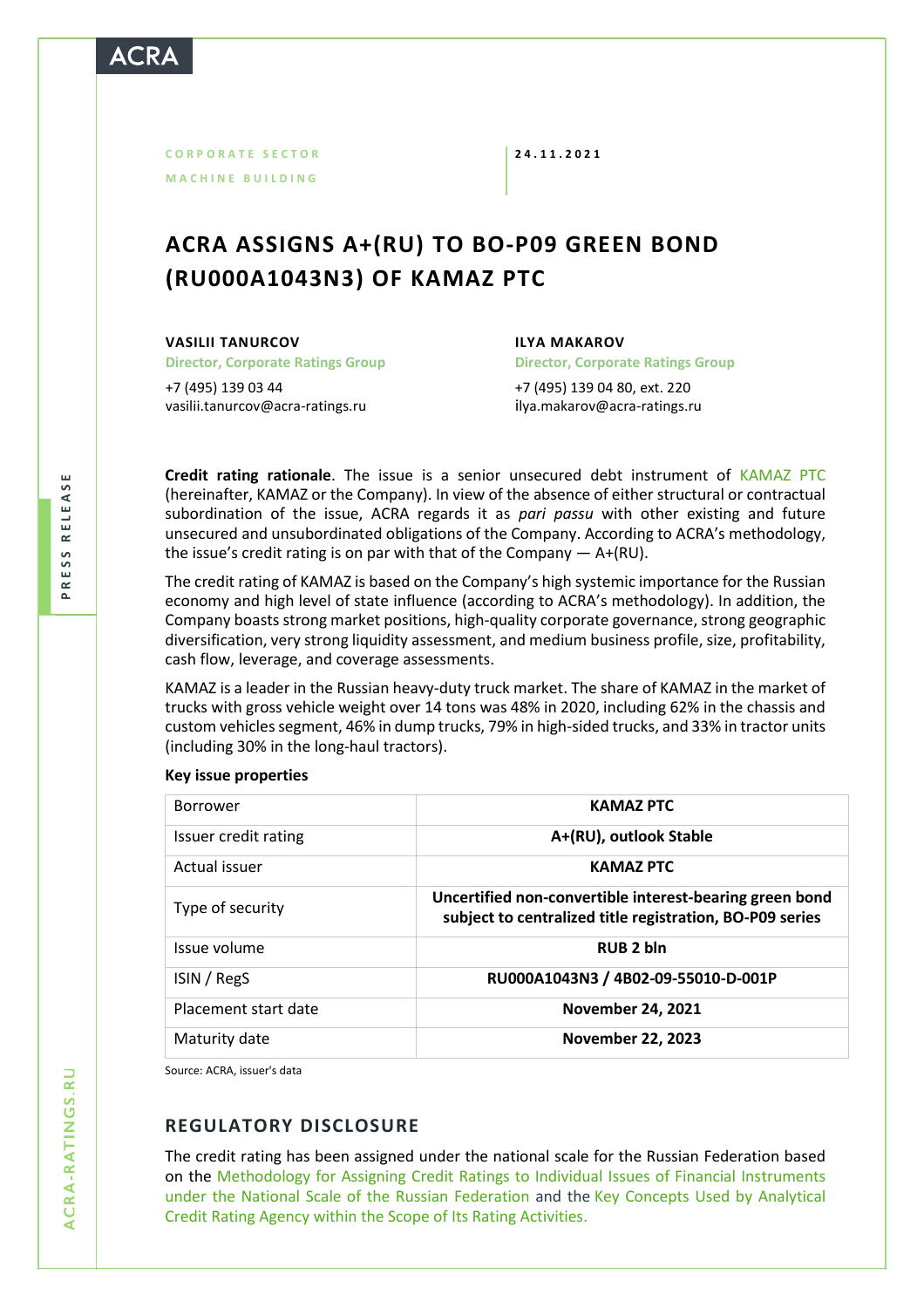The credit rating has been assigned to the BO-P09 series bond (RU000A1043N3) issued by KAMAZ PTC for the first time. The credit rating is expected to be revised within one year following the publication date of this press release.

The credit rating is based on data provided by KAMAZ PTC, information from publicly available sources, and ACRA's own databases. The credit rating is solicited, and KAMAZ PTC participated in its assignment.

In assigning the credit rating, ACRA used only information, the quality and reliability of which was, in ACRA's opinion, appropriate and sufficient to apply the methodologies.

ACRA provided no additional services to KAMAZ PTC. No conflicts of interest were identified in the course of credit rating assignment.